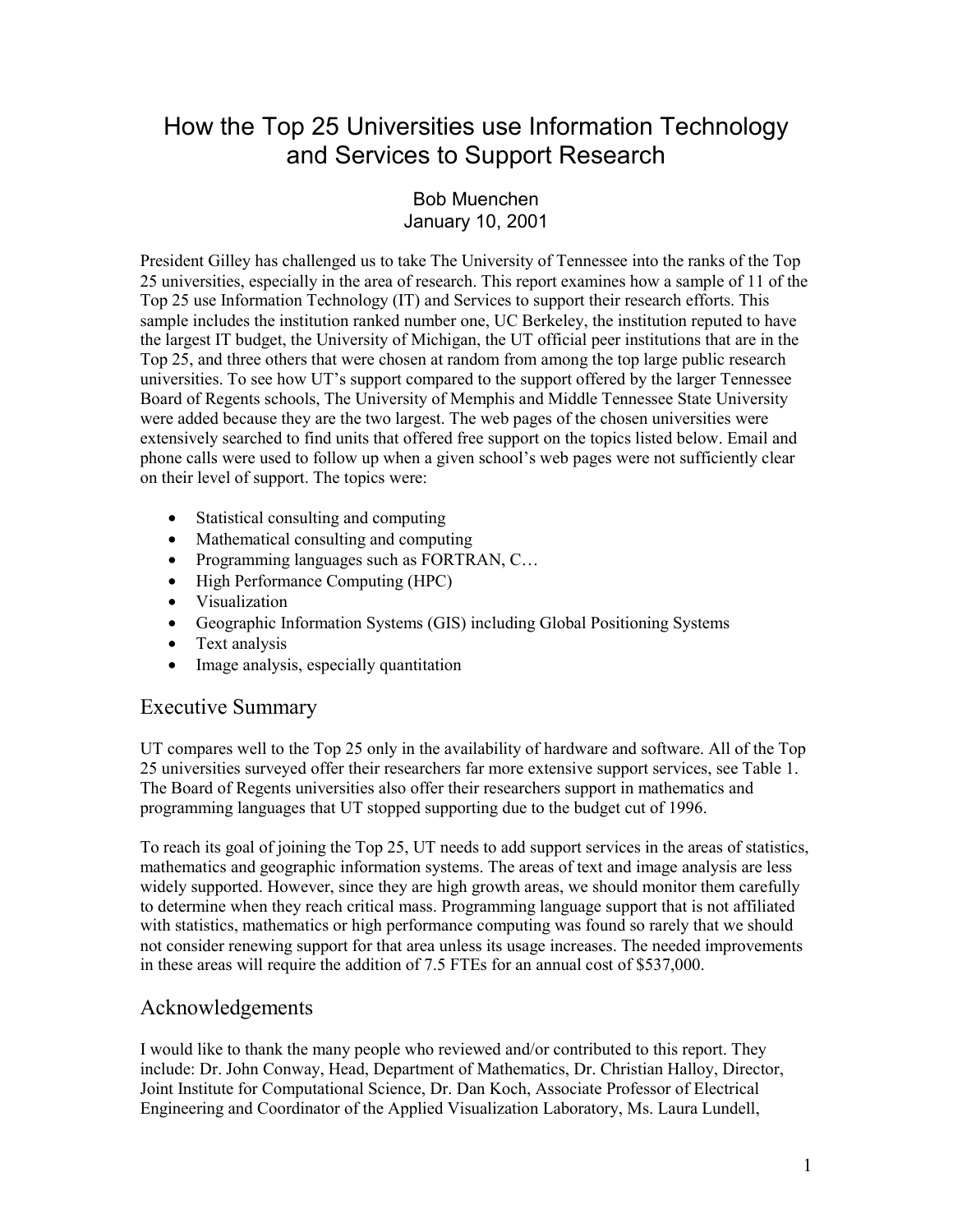Manager, UC Computer Store, Dr. Robert Mee, Head, Department of Statistics, Mr. Jim Minton, Map Librarian, Dr. Bruce Ralston, Head, Department of Geography, Dr. Arnold Saxton, Professor, Department of Animal Science and Statistician from the recently disbanded Agricultural Statistical and Computing Services unit, Dr. James Schmidhammer, Professor, Department of Statistics, Dr. Grant Somes, Professor and Chair, Department of Preventive Medicine at the UT Health Science Center.

**Table 1. Sources of free support for research computing at the sampled top 25 universities.**  Numbers indicate how many centrally available units offer training and/or consulting support for that particular area. FTEs or dollars spent per researcher would have been much better measures, but such information is difficult to collect even for UT. Units that support only a single department are not included. The precise school names and more detailed results are listed in the *University Specific Results* section.

| Rank,<br>Institution,<br><b>UT</b> Peer | Statistical<br>onsulting<br>omputing<br>and | Mathematical<br>Computing<br>Consulting<br>and | Programming      | Performance<br>High<br>$\text{Compuring}$ | Visualization  | <b>GIS</b>                | Text Analysis  | Image Analysis   |
|-----------------------------------------|---------------------------------------------|------------------------------------------------|------------------|-------------------------------------------|----------------|---------------------------|----------------|------------------|
| 1. Berkeley                             | 4                                           | $\boldsymbol{0}$                               | $\boldsymbol{0}$ | 1                                         | 1              | 1                         | $\mathbf{0}$   | $\boldsymbol{0}$ |
| 2. Virginia, UT Peer                    | 5                                           |                                                | $\boldsymbol{0}$ | $\mathbf{1}$                              | $\overline{2}$ | 1                         | $\overline{0}$ | $\mathbf{1}$     |
| 3. Michigan                             | $\overline{2}$                              |                                                | $\boldsymbol{0}$ | 1                                         |                |                           | $\overline{0}$ | $\boldsymbol{0}$ |
| 5. UNC, UT Peer                         | 5                                           | 1                                              | $\boldsymbol{0}$ | 1                                         | $\mathbf 1$    | 3                         | 1              | $\boldsymbol{0}$ |
| 10. Penn State                          | 3                                           | $\mathbf{1}$                                   | $\overline{0}$   | $\mathbf{1}$                              | 1              | 1                         | $\overline{0}$ | $\boldsymbol{0}$ |
| 13. Texas, UT Peer                      | 1                                           |                                                |                  | 1                                         |                | $\boldsymbol{0}$          | $\mathbf{0}$   | $\boldsymbol{0}$ |
| 13. Washington                          | 6                                           | $\overline{0}$                                 | $\boldsymbol{0}$ | $\overline{0}$                            | $\overline{2}$ | 1                         | 1              | 1                |
| 16. Florida, UT Peer                    | 3                                           | $\mathbf{1}$                                   | $\mathbf{0}$     | $\overline{2}$                            | $\overline{2}$ | 1                         | $\overline{0}$ | $\mathbf{0}$     |
| 21. Iowa                                | $\overline{2}$                              | $\boldsymbol{0}$                               | $\boldsymbol{0}$ | 1                                         | $\overline{2}$ |                           | $\mathbf{0}$   | $\mathbf{1}$     |
| 22. Georgia, UT Peer                    | 4                                           | $\boldsymbol{0}$                               | $\boldsymbol{0}$ |                                           |                | 1                         | $\overline{0}$ | $\boldsymbol{0}$ |
| 22. Maryland, UT Peer                   | $\overline{2}$                              | $\overline{2}$                                 | $\overline{0}$   | $\mathbf{1}$                              |                |                           | 1              | $\boldsymbol{0}$ |
| 43. UT                                  | $\overline{\mathbf{1}}$                     | $\bf{0}$                                       | $\bf{0}$         | 1                                         | $\overline{1}$ | $\overline{\mathbf{0}^3}$ | $\bf{0}$       | $\bf{0}$         |
| U of Memphis                            |                                             |                                                | $\boldsymbol{0}$ | $\overline{0}$                            | $\overline{0}$ | $\theta$                  | $\mathbf{0}$   | $\boldsymbol{0}$ |
| <b>MTSU</b>                             |                                             | $\overline{0}$                                 | 1                | $\overline{0}$                            | $\theta$       | $\theta$                  | $\overline{0}$ | $\mathbf{0}$     |
| Percent of Top 25                       | 100%                                        | 64%                                            | 9%               | 91%                                       | 100%           | 91%                       | 27%            | 27%              |
| <b>Supporting</b>                       |                                             |                                                |                  |                                           |                |                           |                |                  |

<sup>1</sup> One at Knoxville and one at Memphis whose efforts are not generally available at the other location. Agricultural

statistical consulting unit recently disbanded.<br><sup>2</sup> JICS provides free support but when high performance computing is required. The Advanced Visualization

Laboratory has no full-time staff and hires support staff only when funding becomes available.

<sup>3</sup> The services that are available are so limited that they are not advertised.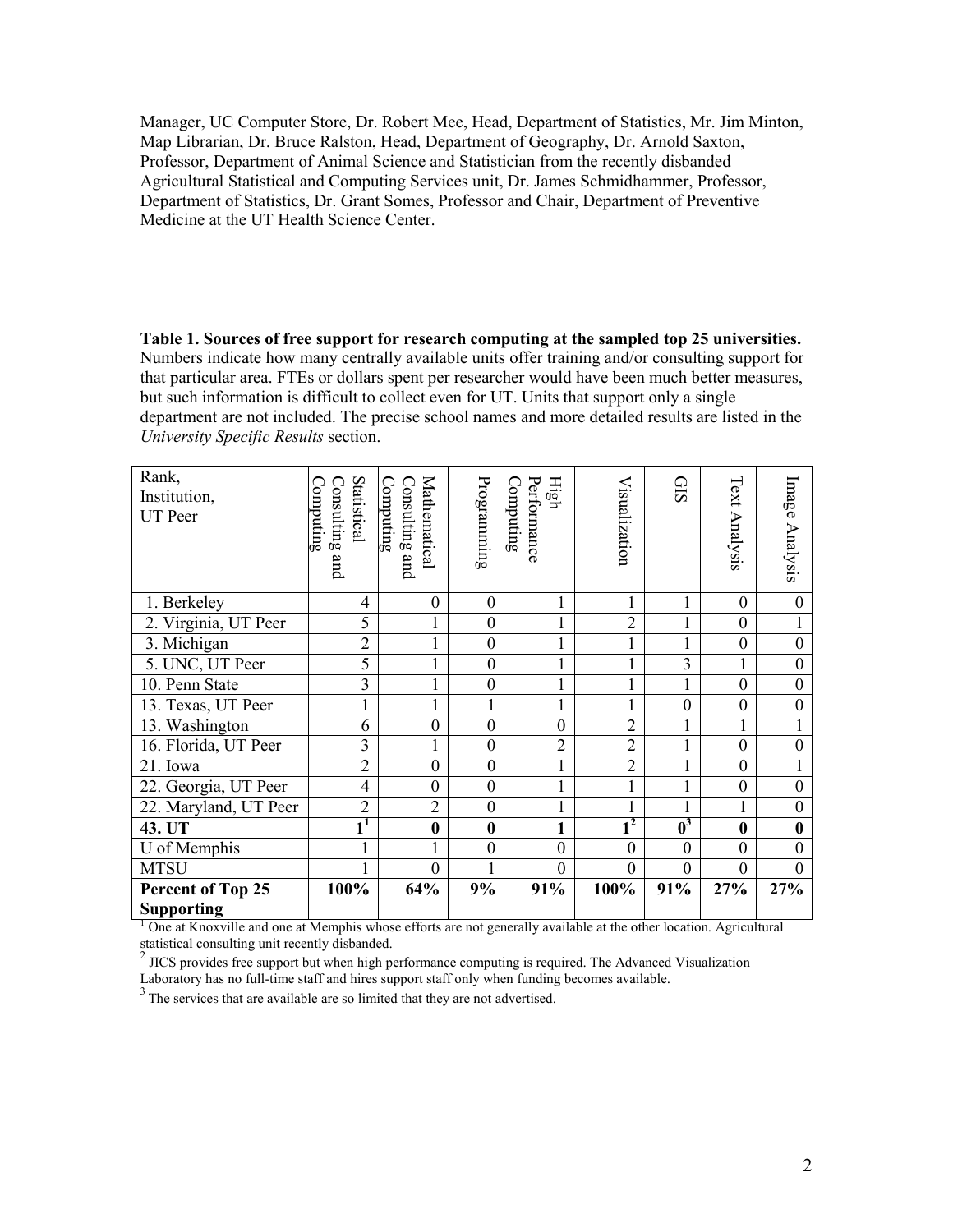## **Results**

# **Hardware and Software**

Comprehensive computing hardware and software to support these areas is available at all the universities, with the exception of High Performance Computing (HPC) hardware. While 73% of the Top 25 have on-site supercomputers, Berkeley and UNC use the systems at their state-wide centers. Washington is the only one that offers no HPC support of any kind (verified via personal communication.)

Overall, the hardware and software offered by the Top 25 are only marginally more comprehensive than the selection offered at UT.

# **Support**

The main difference found between the Top 25 universities and UT is that all place a much higher priority on providing free, widely available, IT-related research support services. The level of free support offered is often limited by time or number of visits (see the *University Specific Results* section for details). If we hope to join their ranks we must reconsider our priorities and begin building a much stronger research-support infrastructure. *The remainder of this report focuses on support issues*.

# **Statistical Consulting and Computing**

Statistical support is offered at all of the Top 25 and both of the Board of Regents schools surveyed. Given that an estimated 55% of all research projects at UT use statistics, that is not surprising. What is surprising is that the level of support found at the Top 25 was *far* more extensive than we offer at UT. As you can see from Table 1, it was common for four or five different units to offer statistical support, each specializing in areas like survey research or Biostatistics. Ninety one percent (all but one) of the Top 25 use a combination of their main IT Center and the Statistics Department as the support unit(s), open to all researchers.

UT's Knoxville campus currently offers statistical support by offering 10 hours of free support per researcher per semester. Five FTEs provide support for statistics, graphics, basic mapping (not GIS), data mining and data visualization as well as managing the fee-based services of software licensing and optical test scoring. This covers around 85% of the statistical problems that researchers need solved on campus. Around 50 research projects per year cannot be supported due to lack of resources. Prior to the 1996 budget cut, these projects were supported by a quarter-time Faculty Associate with the Department of Statistics and two graduate assistant positions. The Faculty Associate also recruited assistance from many different members of the Department of Statistics when their areas of expertise were needed. Those problems now go unresolved.

Until June 2000, agricultural statistical analysis was supported by the Statistical and Computing Services unit on that campus. That unit was disbanded on June 1, 2000 when three statisticians were hired away from UT, and this resulted in the loss of one FTE of free statistical support. Now support for agricultural studies is limited to one meeting with Dr. Arnold Saxton, followed up with support from ORIT staff.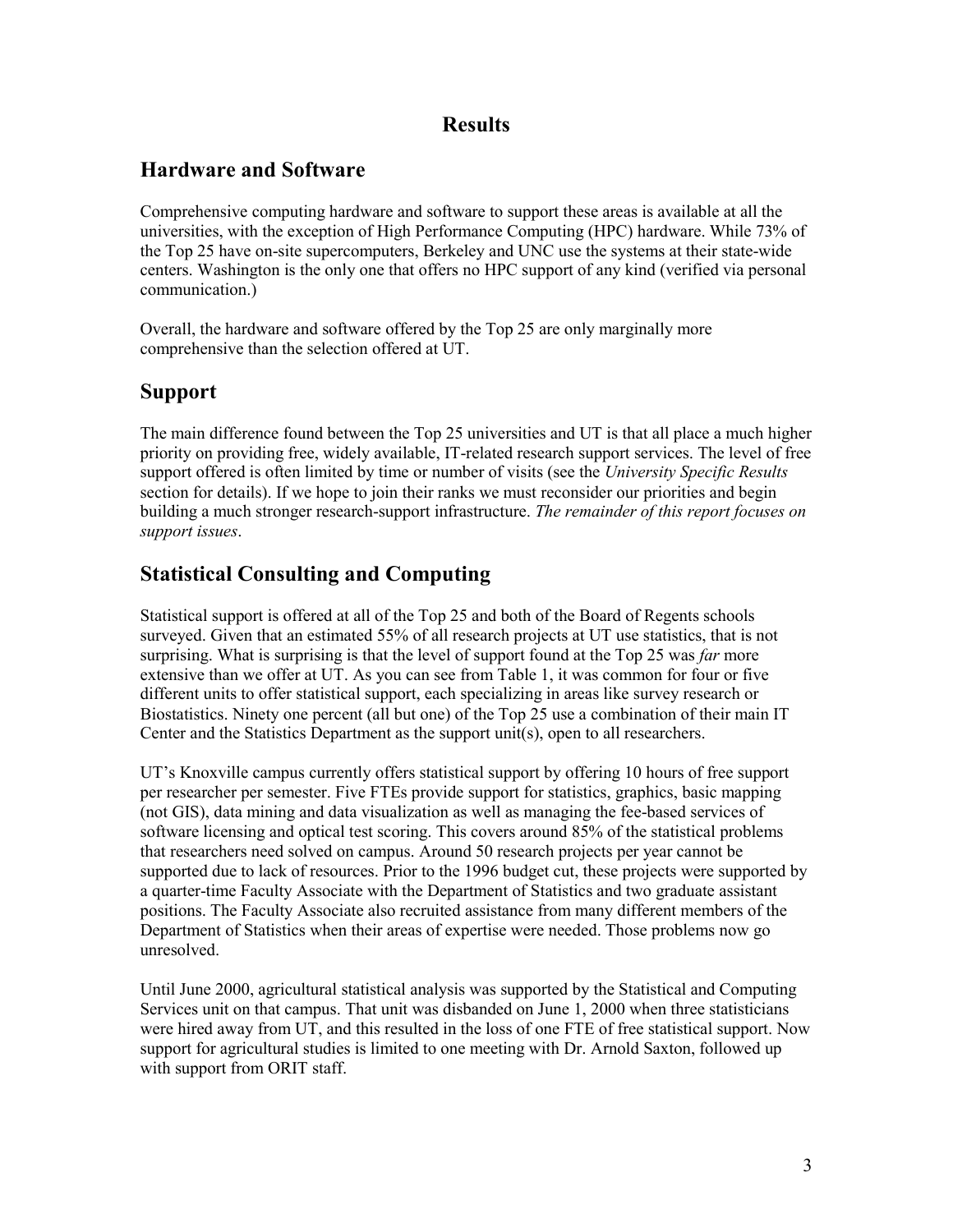It is difficult to imagine how UT will move forward in the rankings while moving backwards in such widely used research support services.

At UT's Memphis campus, six statisticians in the Department of Preventive Medicine offer biostatistics and epidemiology support. They consult with faculty, staff and students and are involved with a great deal of research as co-investigators. They charge for consulting, but not for proposal development if they are listed as co-investigators. They are willing to extend this resource statewide to the other campuses. The video conferencing facilities that we are already working to establish among the campuses should make this type of university-wide support more feasible.

## **Recommendations for Statistical Consulting and Computing**

Fund one full-time position to be shared between the Office of Research and Information Technology (ORIT) and the Department of Statistics and another for the Agriculture Campus. The Department of Statistics position would provide much greater depth of support than we are currently able to offer, plus create an environment in which all Statistics Department faculty are encouraged to contribute their expertise in exchange for this new position doing some teaching. The Agriculture position would restore the focused expertise needed for experimental designs that are common in their fields but which are rarely used in others.

The estimated yearly cost of two FTEs:  $$173,000$  (( $$80K$  salary  $+ $6,500$  expenses) x 2)

We are currently planning to make the most of our statewide statistical resources by using videoconferencing to connect statistical support units at Knoxville and Memphis. Once the networking issues are resolved, we need to solve billing issues. For example, statistical support for faculty and staff researchers on the Knoxville campus is funded from the Knoxville budget and currently applies only there. We expect that unmet demand from the other campuses is a small and manageable percent, but still the decision must be made to apply the budget to them, and procedures must be developed to do billing when the 10 centrally-funded hours run out.

Student researchers face a similar situation. Knoxville student researchers are funded via the technology fee, leaving us no clear way to support student researchers at the other campuses. The Knoxville consultants used to routinely help students at other locations, Chattanooga in particular, but that assistance was eliminated in the budget cut of 1996.

Extending the budget for faculty and staff researchers from Knoxville to other locations is a relatively easy problem to solve compared to unifying the different Technology Fees.

# **Mathematics/High Performance Computing/Visualization/Programming**

Although these four areas were investigated separately, it turned out that support for them is usually offered by a single campus unit.

High Performance Computing was supported by 91% of the Top 25 universities, all but the University of Washington. At UT, support for HPC, programming and visualization is offered via the Office of Research and Information Technologies' Scientific/Research Computing Division. This unit assists researchers on the coding of individual applications and recommends target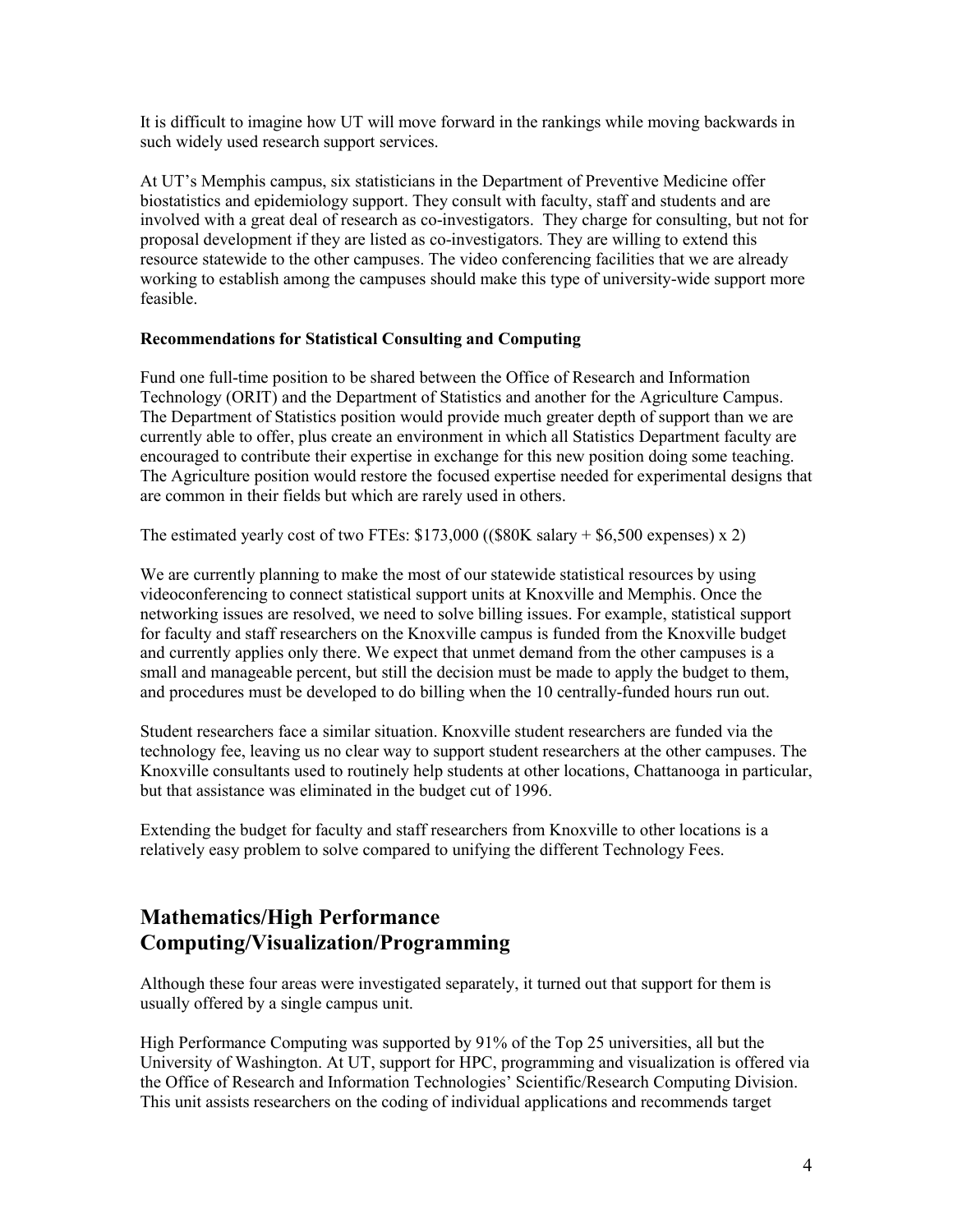architecture(s), parallelizing tools, visualization and graphics interfaces, and homogeneous or heterogeneous parallel implementations.

However, if a researcher's problem requires mathematical, visualization and/or related programming assistance which does *not* require High Performance Computing, he or she has nowhere to turn for support. For example, the popular area of symbolic mathematical computing, which uses tools such as Mathematica and Maple, rarely needs high performance computing.

Visualization is supported at all of the Top 25 and all but two of them are supported through the high performance computing support group. Scientific visualization is also often paired with mathematics support. As mentioned above, visualization is supported at UT by the Scientific/Research Computing Division, but only when high performance computing is required. UT's Applied Visualization Laboratory is another resource, but it has no full-time staff and can hire support staff only when grants are received. Of course getting those grants is difficult without any support up front.

Applied mathematics and mathematical computing is supported at 64% of the Top 25. This is usually in combination with MATLAB and either Maple or Mathematica. It is less often combined with IMSL and NAG routines called from general purpose languages such as FORTRAN and C. Given the mathematical nature of high performance computing, support may be available through those support staff, but it is not advertised as such. The University of Memphis also supports mathematical computing using Mathematica.

Dr. Louis Gross, the Professor of Ecology and Evolutionary Biology who helped arrange the Maple site license reports frequent requests for assistance that he cannot handle. HelpDesk calls on the topic currently go unresolved. The volume of mathematical software sold at the UC Computer Store and by DII's Contract and License Administration team was second only to statistical software (350 copies/year for math, 1,000/year for statistics).

Before the 1996 budget cuts, DII supported the non-high-performance aspects of applied mathematics and mathematical computing with 4.25 FTEs, which includes a quarter-time Faculty Associate position with the Department of Mathematics. Today, there are no positions supporting these popular areas. Again, it will be difficult moving forward in the rankings after moving so far backwards in support.

General-purpose programming languages are almost never (9%, or one school) supported by the Top 25 outside of statistical, mathematical or high performance computing. Interestingly, MTSU does offer general programming language support for academic projects.

#### **Recommendations for Mathematics/HPC/Visualization/Programming**

The Knoxville campus lacks support for three of these four areas, except when high performance computing is involved; mathematics, visualization and general programming go unsupported. The low level of support offered by the Top 25 for general programming indicates that it should be a low priority compared to the other areas. We should begin to support applied mathematics, mathematical computing and visualization by hiring one full-time consultant and two half-time GAs for ORIT's Scientific/Research Computing Division. The position description should emphasize our weakest area: symbolic mathematical software. It is likely that a person could be found who would also have expertise in high performance computing and visualization, which would make him or her a good blend for that group. UT should also fund one full-time position to be shared between the Office of Research and Information Technology and the Department of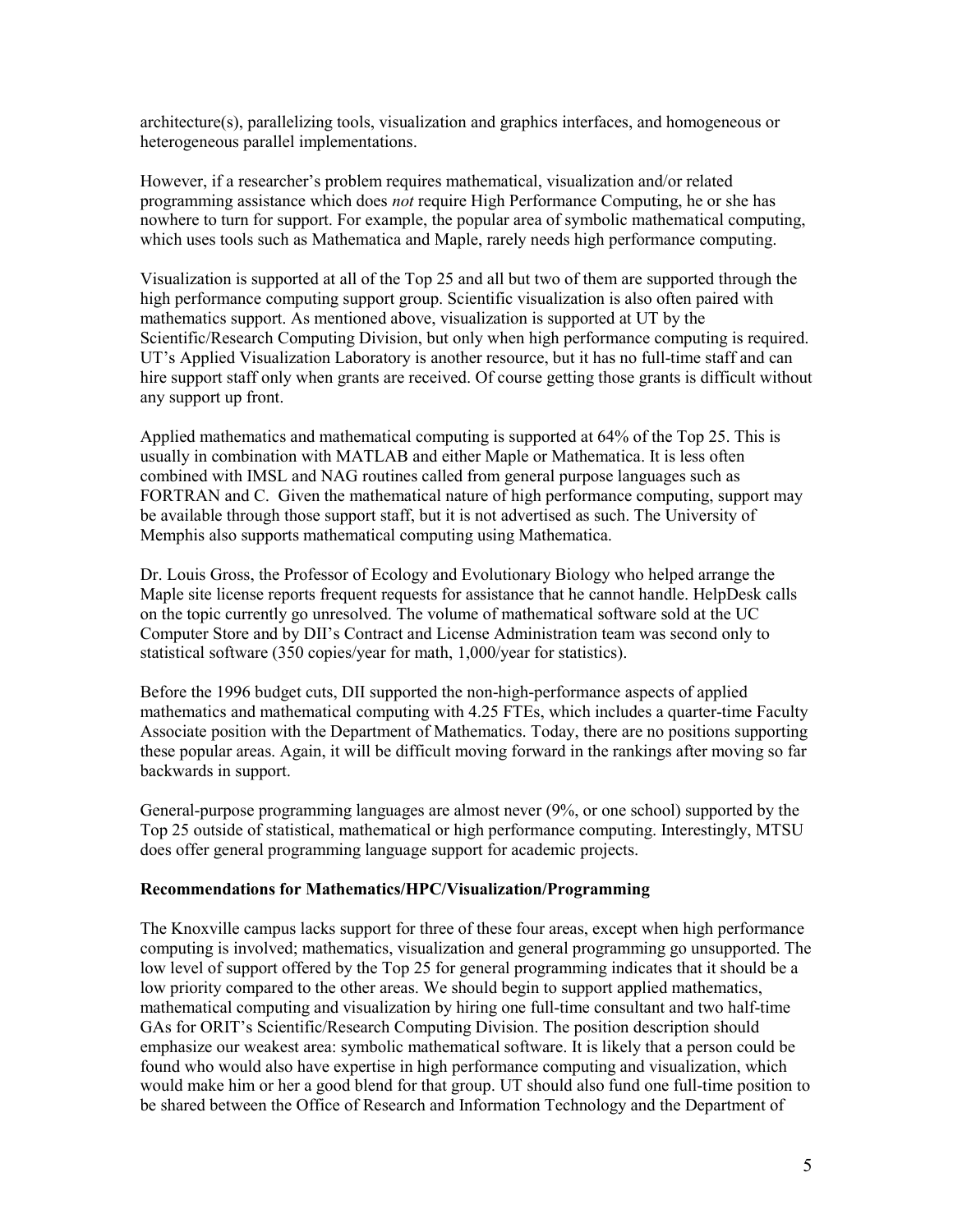Mathematics. This position would provide much greater depth of applied mathematics and mathematical computing support, plus create an environment in which all of the Department's faculty are encouraged to contribute their expertise when needed in exchange for this new position doing some teaching.

Training for software such as Mathematica, Maple, MATLAB, TEX and PVwave should be integrated into DII's Training and Documentation team online registration and support questions should be tracked via DII's HelpDesk using the planned Remedy system.

Estimated yearly cost of 3 FTEs:  $$190,000$  (\$80K Math, \$65K ORIT + 2x\$6,500 support +  $$15Kx2$  GAs +  $$2,000$  expenses)

## **Geographic Information Systems**

All of the Top 25 offered centralized support for geographic information systems except for the University of Texas at Austin. Their GIS efforts were focused exclusively on water distribution. A consulting unit not affiliated with the central IT group offers GIS support at 45% of the Top 25, and the library supports it at 36%. Only one, Michigan, offers support via its statistical consulting unit and two, UNC and UGA, offer support via its IT unit. Neither of the two Board of Regents universities offered centralized GIS support.

Two graduate assistants provide a minimal level of GIS support at the UT Knoxville campus. Funded by the Science Alliance, and housed in the Department of Geography, their services are not advertised and so are not widely known of. Prior to the 1996 layoff, DII provided one FTE to support this and other areas that GIS has since absorbed, such as topographic surface fitting.

## **Recommendations for GIS**

Begin to provide comprehensive support in this area by funding a full-time position in ORIT whose main purpose is to offer free support in the form of consulting (10/hour/semester limit) and teaching short non-credit training seminars in GIS tools such as ArcView and Arc/Info. Also hire a half-time GA position to cover during times of leave. Finally, fund one full-time position to share between ORIT and the Department of Geography. This position would provide a greater depth of support, plus create an environment in which all Geography faculty members are encouraged to contribute their expertise in exchange for this new position doing some teaching.

The consulting should be integrated into the planned HelpDesk Remedy referral system and the training should be similarly integrated into the DII Technology Training Team's current online training registration system.

Estimated yearly cost of 2.5 FTEs:  $$174,000$  ( $$80K$  Geography +  $$65K$  DII +  $2x$6,500$  expenses  $+ $15K GA + $1,000 GA expenses)$ 

To prevent overlap of services between the new support of GIS and the existing support of statistical mapping, DII's statistical consultants should limit their efforts to mapping in the context of analysis rather than extending into full GIS support. Conversely, when GIS support receives a request for statistical analysis that goes beyond basic descriptive displays they should refer the client to the statistical consultants. Finally, the Agricultural Statistician should handle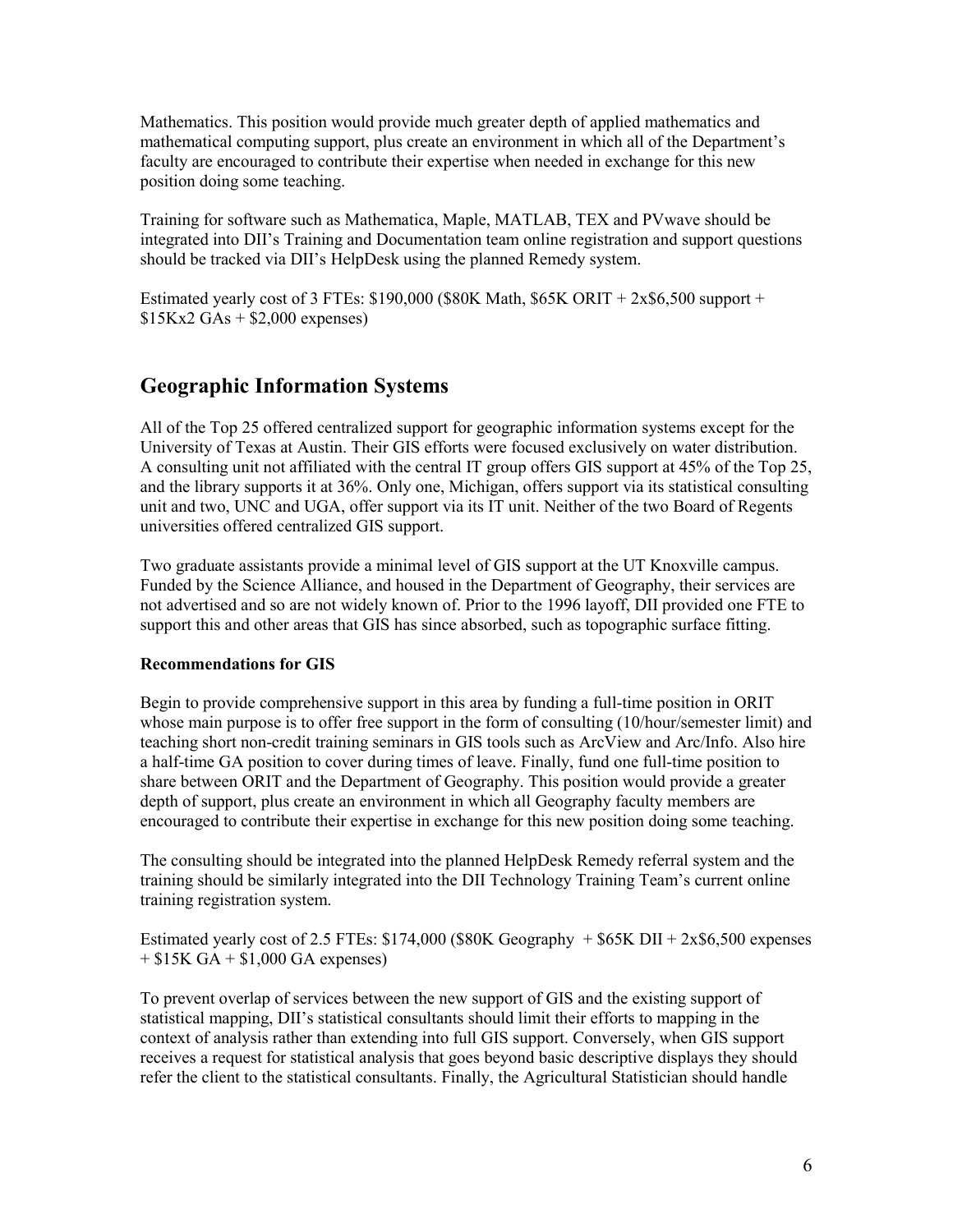spatial statistical analyses that are common to GPS-controlled micro farming, but also applicable to other areas such as semiconductor wafer testing.

# **Text Analysis**

Text analysis programs are a relatively new type of software. They are also called qualitative analysis packages, although that term has many different meanings in different fields. There are dozens of packages that perform some type of text analysis but no clear software leader. This area ranges from software that assists the researcher in manual categorization and theory development (e.g. QSR NUD\*IST) to software that automates the categorization process and quantifies the categories for statistical hypothesis testing (e.g. TextSmart). UT has an estimated 50 researchers using text analysis software.

All of the Top 25 use this type of software, but only 27% offer centralized support for training and use. Neither the Board of Regents schools offer support for this area.

## **Recommendations for Text Analysis**

Although it appears to be a low priority today, the area is quickly changing and should be monitored until demand reaches a critical mass.

# **Image Analysis**

Image analysis has many different meanings. The focus in this study is on image *quantitation*, which uses computer software to turn the image in to numerical quantities, which are then usually used as input to a statistical analysis. Departments at UT using image quantitation include biology, for counting cells, ecology, for measuring total area and percent plant or desert coverage, forestry, for calculating the amount of sun a wooded plot receives and mechanical engineering, for measuring the mechanical elongation of cells under a pressurized laminar flow. The number of UT researchers using such software is difficult to estimate since much of it is available from the public domain.

All of the Top 25 use image quantitation software, but only 27% offer centralized support for training and use. Neither the Board of Regents schools offer support for this area.

## **Recommendations for Image Analysis**

Although it appears to be a low priority today, the area is quickly changing and should be monitored until demand reaches a critical mass.

## **Conclusion**

The total cost of the above recommended improvements to research support is \$537,000 per year for 7.5 FTEs. These changes are a relatively small but significant step toward bringing UT up to the level of the Top 25.

Hopefully this increase in support will lead to an increase in grant funding that would allow UT to develop the far more in-depth, area-specific support that is an intrinsic part of the top tier of research universities.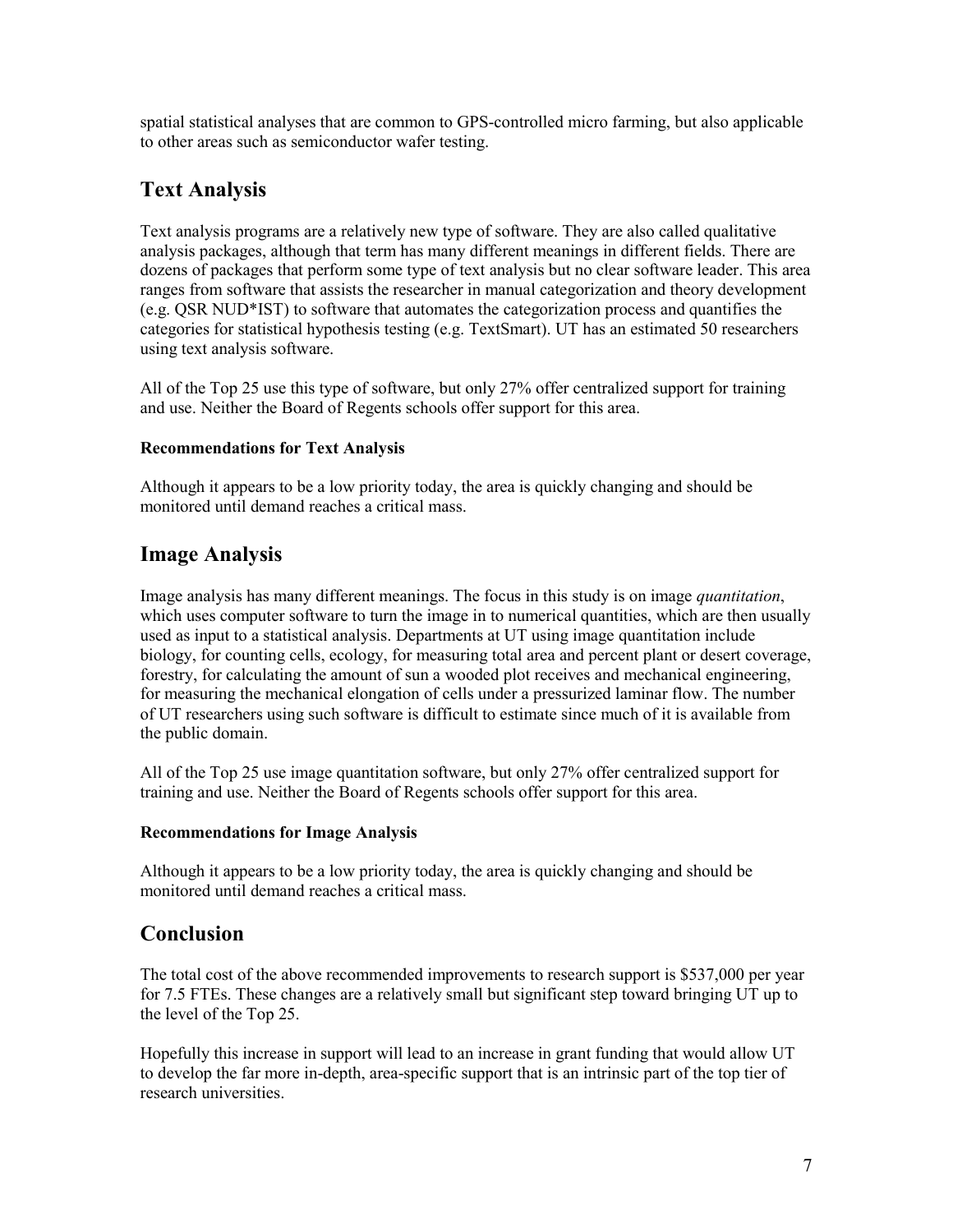# **University Specific Results**

## **University of California, Berkeley – ranked #1**

Statistical Consulting and Computing

- Statistics Department's Statistical Consulting Service offers free consulting support. They also offer central computer accounts to all researchers on a SparcCenter 2000 and a computer lab of 40 Sun workstations and 60 X-windows terminals
- Survey Research Center offers hardware, software and consulting services for survey design, data collection including Computer Assisted Telephone Interviewing, and analysis. While some free consulting is offered as a professional courtesy, most services are billed.
- Econometrics Laboratory offers hardware, software and extensive training and documentation in statistical methods, but no consulting support
- Social Science Computing Laboratory offers statistical support for the social sciences.

#### Mathematical Consulting and Computing

The Statistical Computing Facility makes mathematics software available at UC Berkeley. No centralized support was found for mathematical consulting.

#### Programming Languages

The Statistical Computing Facility makes compilers available at UC Berkeley. It is unclear how much support for non-statistical and non-high-performance programming is available.

#### High performance computing

The UC system has state-of-the-art high performance computing support available through their San Diego campus.

#### Visualization

The main support for visualization is though the San Diego campus.

#### GIS

Supported by the Geographic Information Science Center. This unit supports all aspects of GIS campus-wide and reports to the Vice Provost. It has a HelpDesk devoted to the subject, which is open 3 days a week, two hours per day. They offer non-credit short courses on GIS.

Text Analysis No centralized support was found.

Image analysis No centralized support was found.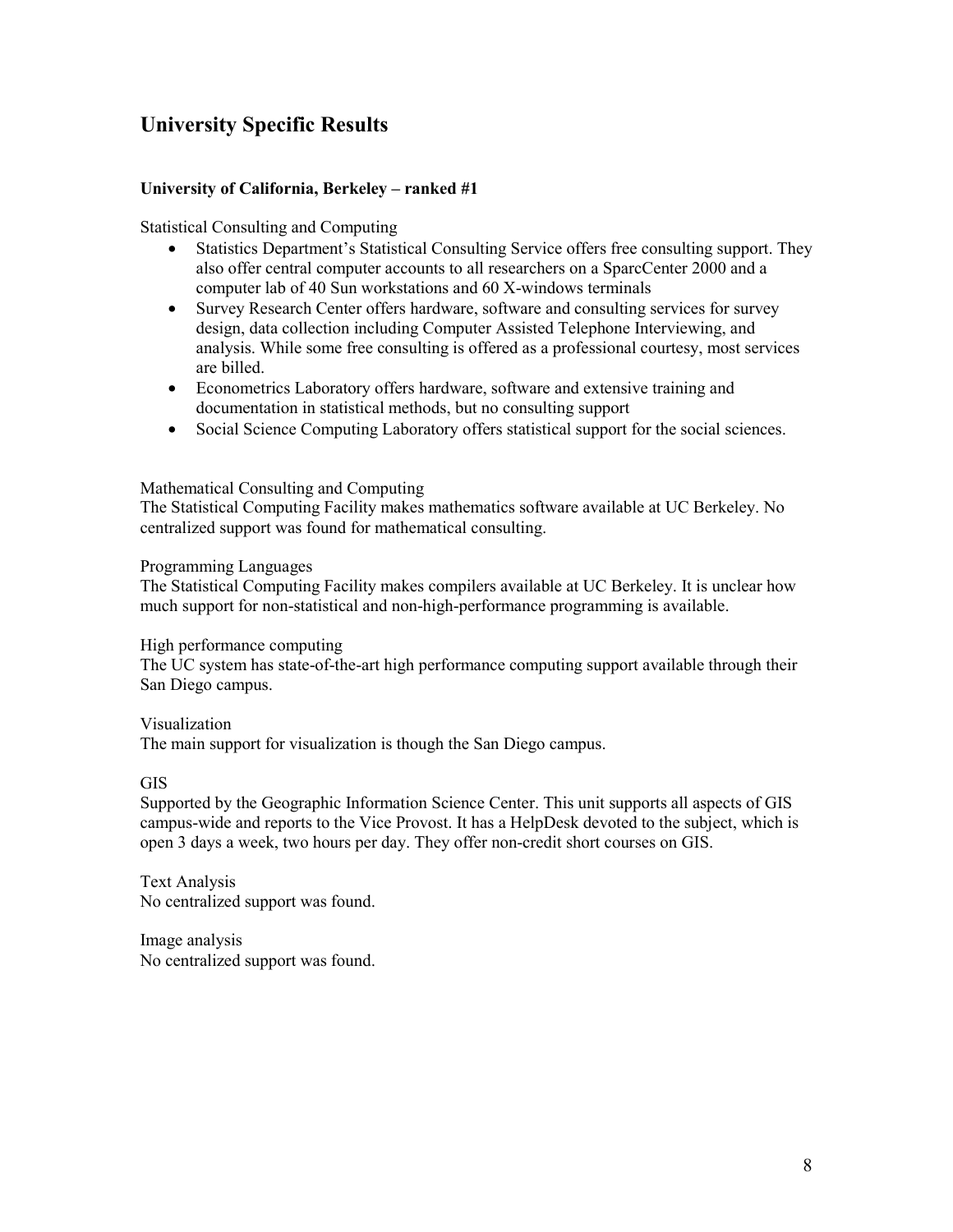## **University of Virginia – ranked #2 and an official UT peer**

Statistical Consulting and Computing

- Research Computing Services division of Information Technology and Communication offers complete consulting services for statistical computing and methodology. However, they prefer that the client choose methodology with advice from the client's department and/or the Statistical Consulting Service described in the bullet immediately below.
- Division of Statistics, Department of Mathematics offers free advice and charges \$95/\$45 (Prof/GA) an hour to do the analysis. They exclude all class projects. During the summer, even faculty advice is \$95/hour.
- The Division of Biostatistics and Epidemiology in the Health Sciences Center provides "high priority free assistance in developing grant proposals…including designing studies, developing analytic plans and analyzing pilot data." The unstated implication here is that once grants are awarded, billing will begin.
- Academic Computing Health Sciences division provides assistance with statistical computing and analysis.
- The Geospatial and Statistical Data Center, located in the Library helps researchers locate data and shows them how to do basic statistical analyses.

#### Mathematical Consulting and Computing

Research Computing Services supports mathematical computing but training is only offered on SAS and SPSS.

#### Programming languages

Support is offered only for high performance computing and mathematical programming.

#### High performance computing

The Research Computing Services offers extensive collections of hardware, including an SP2, software and support for all the areas below except for GIS. Research computing training is limited to SAS and SPSS.

Visualization

- The Research Computing Services offers support of visualization.
- The Academic Computing Health Sciences division supports data visualization, image scanning, analysis, filtering and quantitation (converting images to numbers for statistical analysis).

#### Geographic Information Systems

The Geospatial and Statistical Data Center is located in the library. Although they specialize in data rather than analysis, they do show people how to create basic maps using ArcView or to run basic analyses in SPSS. Staff consists of 7.5 FTE, 5 of which are full-time.

Text Analysis No centralized support was found.

Image analysis

The Academic Computing Health Services department offers free support of the widely applicable Image Pro as well as the biology-specific ImageQuant and Bioimage.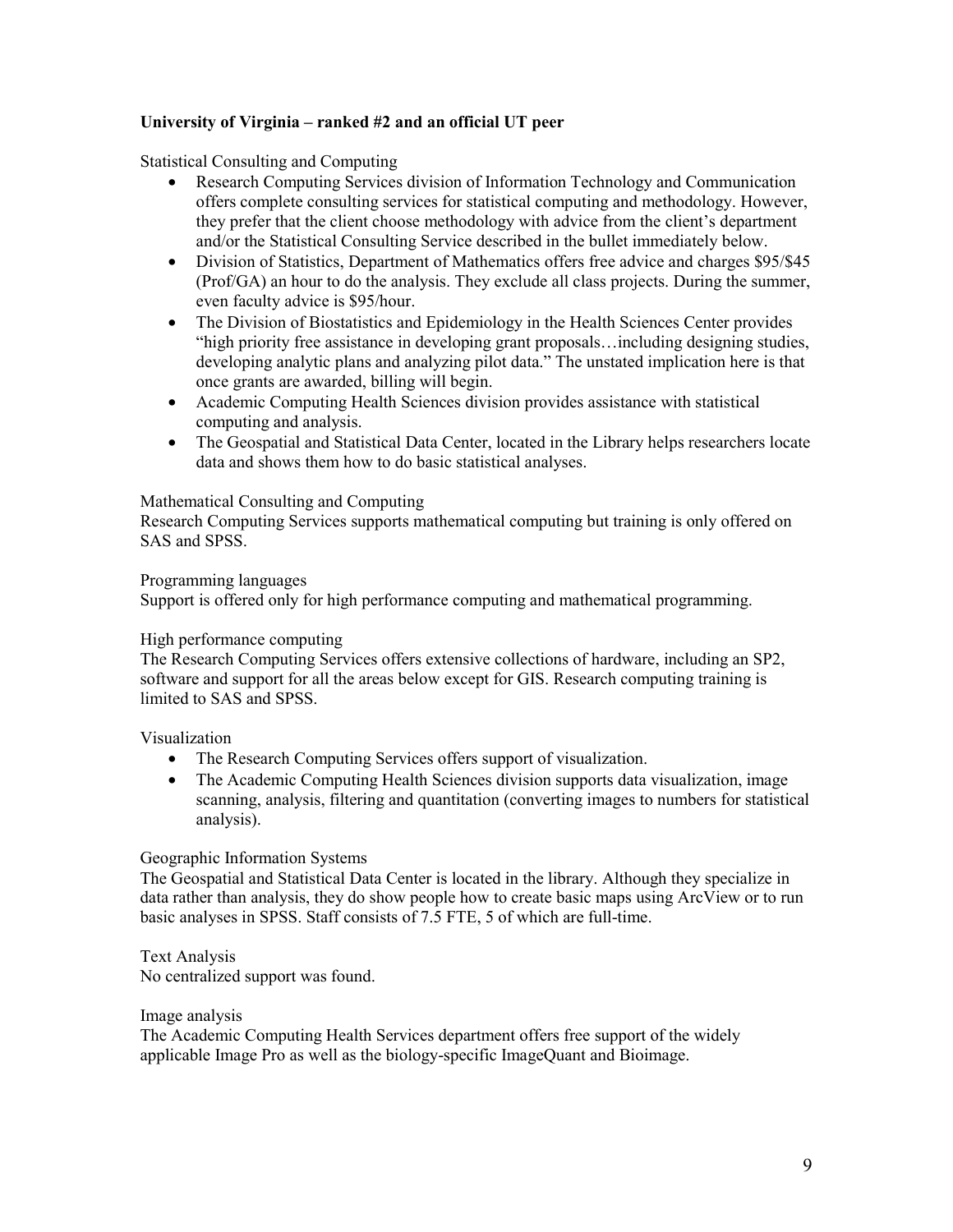## **University of Michigan – ranked #3**

Statistical Consulting and Computing

- Center for Statistical Consultation and Research, in the Office of the VP for Research has 10 FTEs (half of them PhDs) and 8 faculty associates. Their comprehensive service is free and they offer evening hours 7-9pm Monday through Thursday and unlimited walkin hours.
- Information Technology Division Statistics Service offers assistance with statistical computing and teaches extensive 20-hour non-credit courses in SAS and SPSS.

Mathematical Consulting and Computing The Mathematics Department has a Computing Support Group that supports mathematics.

Programming languages No centralized support was found.

High performance computing

The Center for Parallel computing supports both high performance computing and visualization with a staff of 6 FTE.

Visualization

The Center for Parallel computing supports both high performance computing and visualization with a staff of 6 FTE.

Geographic Information Systems

Supported by the Center for Statistical Consultation and Research, which teaches workshops in GIS and is developing expertise in spatial analysis, which is statistical techniques applied to spatial problems.

Text Analysis No centralized support was found.

Image analysis No centralized support was found.

## **University of North Carolina, Chapel Hill – ranked #5 and an official UT peer**

Statistical Consulting and Computing

- Academic Technology & Networks provides support for statistical computing including training seminars.
- Odum Institute for Research in the Social Sciences offers full statistical consulting for researchers in the social sciences, including training seminars. This unit also offers a repository for datasets such as the ICPSR. They also support text analysis.
- Biostatistics Department offers statistical consulting on biological research for free on low-priority projects. Paying clients receive high priority.
- Survey Research Unit offers assistance in the design and analysis of surveys.
- L.L. Thurstone Psychometric Laboratory provides statistical support mainly for psychological research but also offers help to researchers in other areas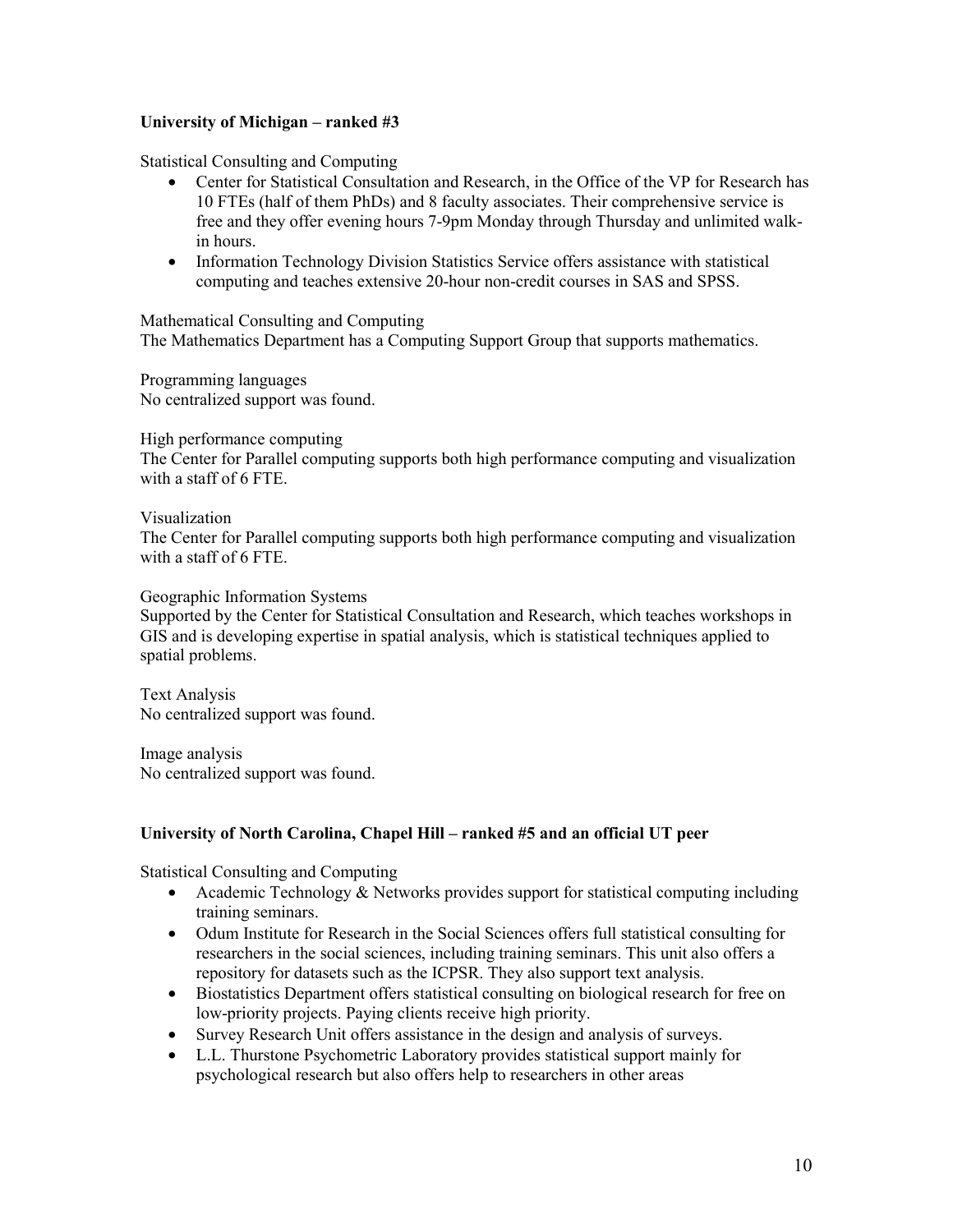Mathematical Consulting and Computing Academic Technology & Networks provides support for Mathematica.

Programming languages

No centralized support was found outside of high performance computing.

High performance computing

Hardware, software and consulting support are provided at no cost to researchers through the North Carolina Supercomputer Center. They pay \$8.5 million per year for this access.

Visualization

Hardware, software and consulting support are provided at no cost to researchers through the North Carolina Supercomputer Center.

Geographic Information Systems

- Academic Technology & Networks' GIS Support Group provides support for GIS through consulting and training in ArcView and Arc-Info.
- Carolina Population Center's Spatial Analysis Unit offers full support for GIS.
- Davis Library's reference section teaches short courses on ArcView and MapInfo. They prepare map data and statistical datasets for use and help researchers locate the ones they need.

Text Analysis

The Odum Institute for Research in Social Science offers non-credit training seminars and free consulting support for Ethnograph, askSam, NUD\*IST, Textpack PC and Atlas/ti.

Image analysis No centralized support was found.

## **Pennsylvania State University – ranked #10**

Statistical Consulting and Computing

- Center for Academic Computing's Numerically Intensive Group supports statistical computing, as well as mathematical computing, high performance computing, visualization and programming languages. They offer an extensive array of training seminars on all these topics.
- Statistical Consulting Center is in the Department of Statistics and is staffed by 9 FTE, 6 faculty associates and have 7 professors serving on their advisory committee. All graduate students receive 2 free sessions
- The Statistics Core of the Population Research Institute offers complete statistical consulting services for researchers in demography.

## Mathematical Consulting and Computing

Center for Academic Computing's Numerically Intensive Group supports statistical computing, as well as mathematical computing, high performance computing, visualization and programming languages. They offer an extensive array of training seminars on all these topics.

## Programming

Supported in relation to numerical analysis.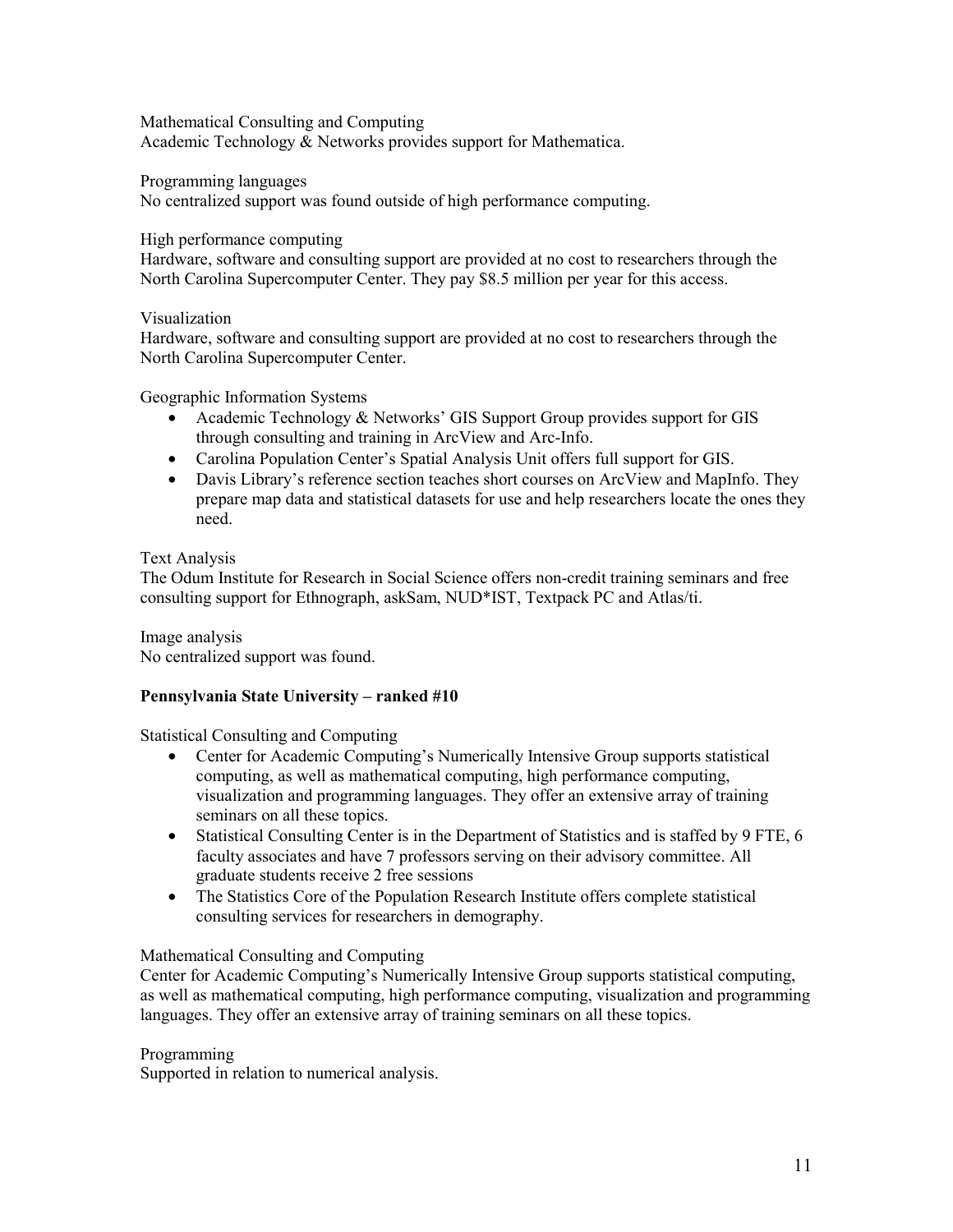#### High performance computing

Center for Academic Computing's Numerically Intensive Group supports statistical computing, as well as mathematical computing, high performance computing, visualization and programming languages. They offer an extensive array of training seminars on all these topics.

#### Visualization

Center for Academic Computing's Numerically Intensive Group supports statistical computing, as well as mathematical computing, high performance computing, visualization and programming languages. They offer an extensive array of training seminars on all these topics.

#### Geographic Information Systems

The Peter R. Gould Center for Geography Education and Outreach provides support for GIS projects and emphasizes the use of student interns to enhance their education as well. They teach an Introduction to ArcView each month.

Text Analysis No centralized support was found.

Image analysis No centralized support was found.

## **University of Texas, Austin – tied for rank #13 and considered a UT peer institution**

#### Statistical Consulting and Computing

Academic Computing and Information Technology Services' Statistical Services offers an unlimited amount of free support but only 30 minutes at a time, emphasizing basic questions. Contracts are required for contiguous consulting. It offers training in popular statistical packages. They have 3.25 FTE.

#### Mathematical Consulting and Computing

Academic Computing and Information Technology Services' Mathematical Services group supports a broad range of computational mathematics, excluding statistics. They also support programming languages and visualization packages.

#### Programming languages

Academic Computing and Information Technology Services' Mathematical Services group supports a broad range of computational mathematics, excluding statistics. They also support programming languages and visualization packages.

High performance computing

Academic Computing and Information Technology Services' Texas Advanced Computing Center provides complete high performance computing support including training, consulting, programming and visualization.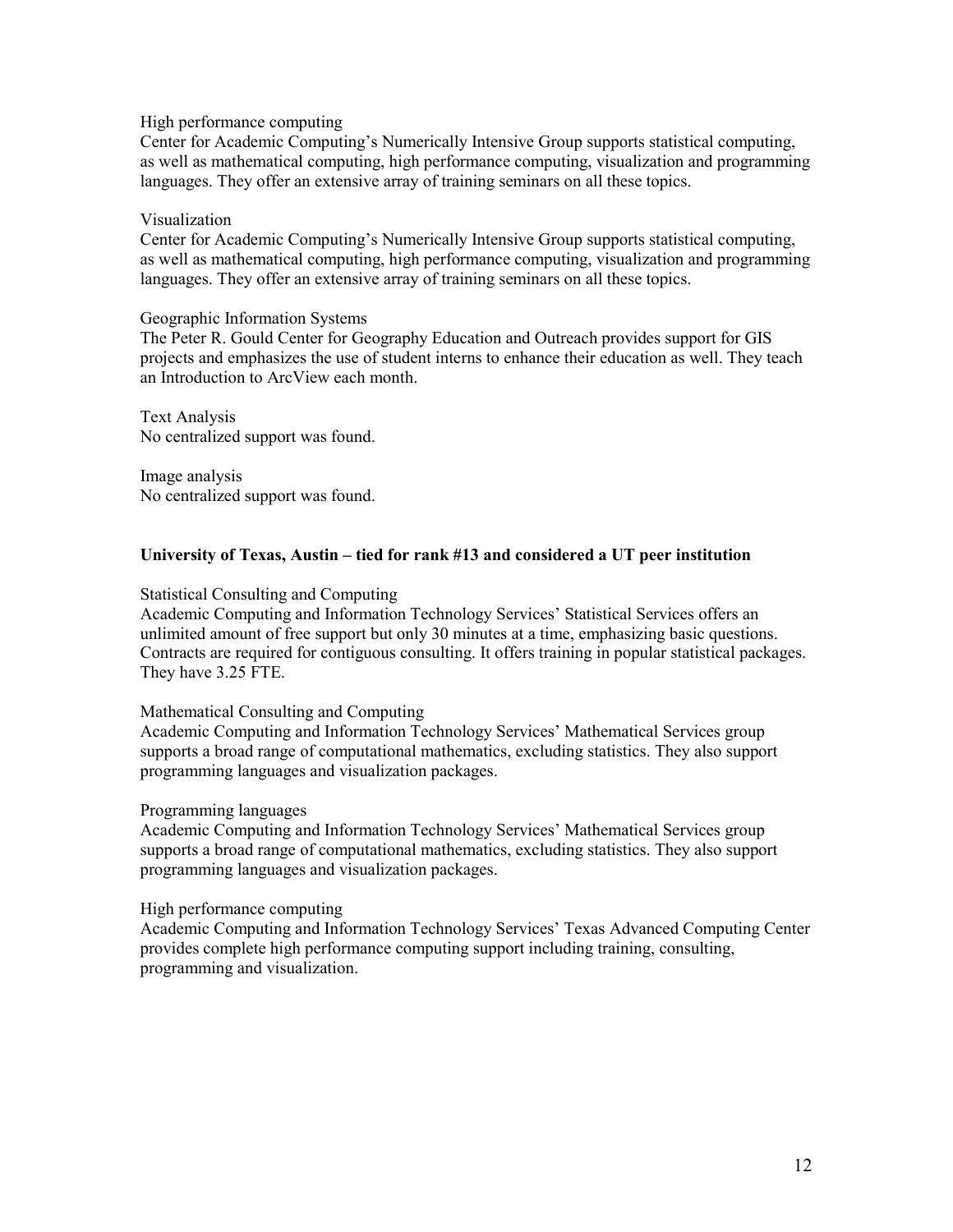## Visualization

Academic Computing and Information Technology Services' Mathematical Services group supports a broad range of computational mathematics, excluding statistics. They also support programming languages and visualization packages. Also, Academic Computing and Information Technology Services' Texas Advanced Computing Center provides complete high performance computing support including training, consulting, programming and visualization.

### Geographic Information Systems

Although around 3,000 web references to GIS projects were listed at the University of Texas web site, no central area of support was found.

## Text Analysis

No central support was found. The School of Nursing does offer training and consulting support for Ethnograph, Hyperresearch, Genca and NUD\*IST, but it is limited to members of their department.

Image analysis No centralized support was found.

## **University of Washington – tied for rank #13**

Statistical Consulting and Computing

- Computing & Communications' Statistical Package Consulting Office has 3 FTEs which provide statistical computing advice but refer questions of methodology to the other units.
- Center for Statistical Consulting is a joint effort of the departments of Statistics and Biostatistics. Their advice is free but hands-on analysis is done for a fee.
- Quantitative Ecology and Resource Management offers free statistical consulting to Fisheries, Urban Horticulture, Stream-side Studies…
- Center for Statistics and the Social Sciences offers statistical and computational support for free but only to researchers in the social sciences.
- The Center for Social Science Computation and Research supports research computing in eleven social science departments including geography and economics. They teach short courses on SPSS, ArcView and text analysis using Atlas/Ti.
- Behavioral Sciences Core's Statistical Consulting Services offers services to researchers only in the area of Human Development and Disability

## Mathematical Consulting and Computing

The Math Sciences Computing Center supports mathematical computing only for students taking specific classes.

Programming languages

No support for general programming languages was found at UW.

High performance computing

No support for high performance computing is available at UW (verified via email).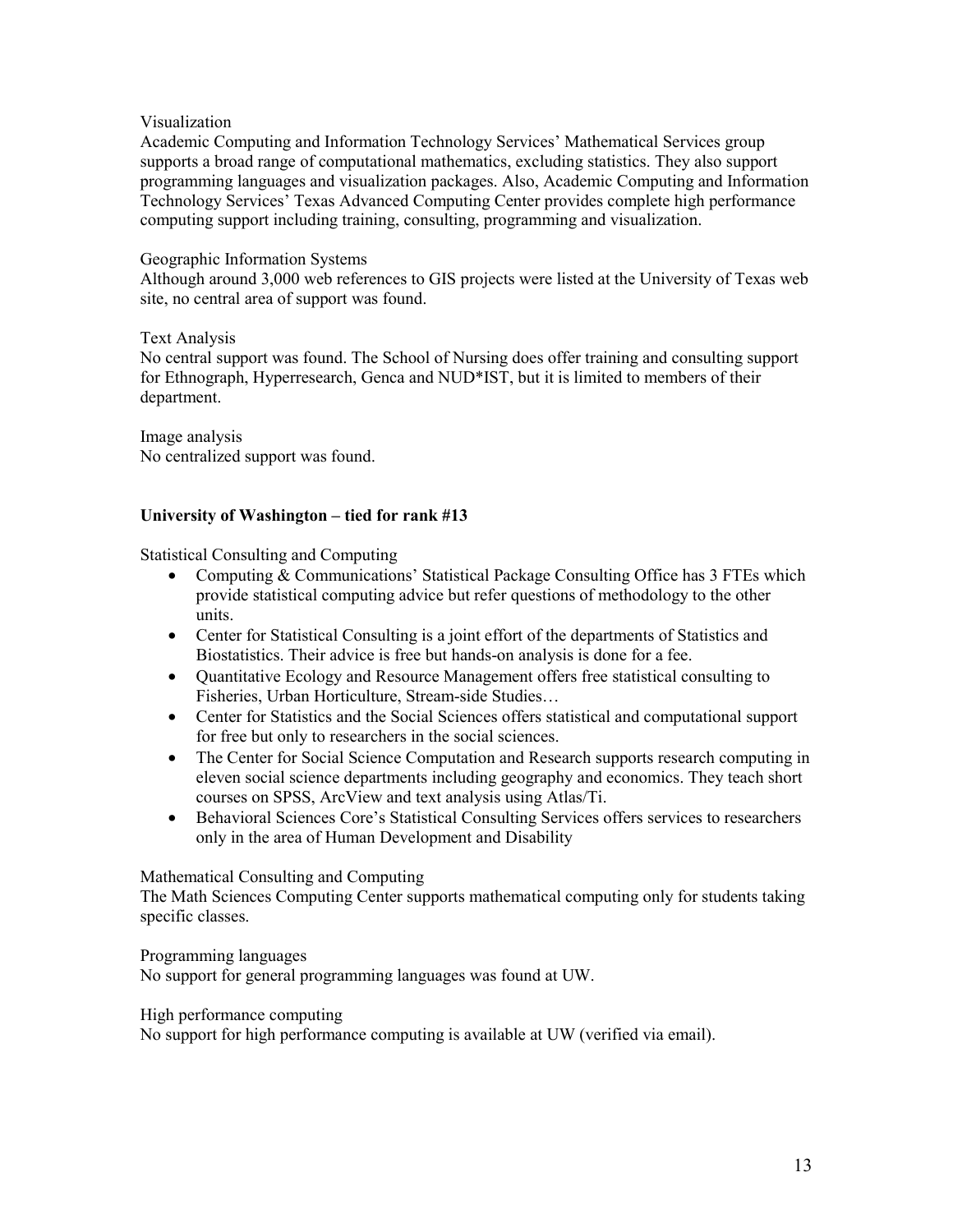Visualization

The Computing and Communications' Visualization Lab has consultants to assist with both hardware and software. The Locke Computer Center also offers support for visualization software such as the Application Visualization System, AVS and 3D Studio Max.

## Geographic Information Systems

Support is offered only on ESRI products and only for specific operational questions via email. Training is offered only through for-credit courses.

## Text Analysis

The Center for Social Science Computation and Research provides consulting support for Folio Views, NUD\*IST, Ethnograph, QCA, Storyspace and Textpack.

Image analysis

The Locke Computer Center offers free support of NIH Image, ImageQuant and Data Thief.

## **University of Florida – ranked #16**

Statistical Consulting and Computing

- The Center for Instructional and Research Computing Activities has a Statistical Consulting Center, but its web page is offline for revision. They also have a SAS Support Group and SPSS Support Group that support only departmental support personnel.
- The Department of Statistics' Division of Biostatistics has the Biostatistics Consulting Laboratory that offers full statistical consulting services.
- The Institute of Food and Agricultural Science's Statistical Consulting Unit has 3 FTEs supporting faculty, staff and graduate student researchers in their area only.

#### Mathematical Consulting and Computing

The Center for Applied Mathematics provides support for all departments.

Programming languages

None was found outside of high performance computing.

High performance computing

- Available through the Northeast Regional Data Center with extensive hardware, software and consulting support.
- The Brain Institute of U of FL also offers hardware and software for high performance computing.

Visualization

- Available through the Northeast Regional Data Center with extensive hardware, software and consulting support.
- The Brain Institute of U of FL also offers hardware and software for high performance computing.

#### Geographic Information Systems

The Geo-Facilities Planning and Information Research Center has extensive facilities for GIS work. They handle a wide range of contract work but it is not clear how much support they offer to unfunded projects.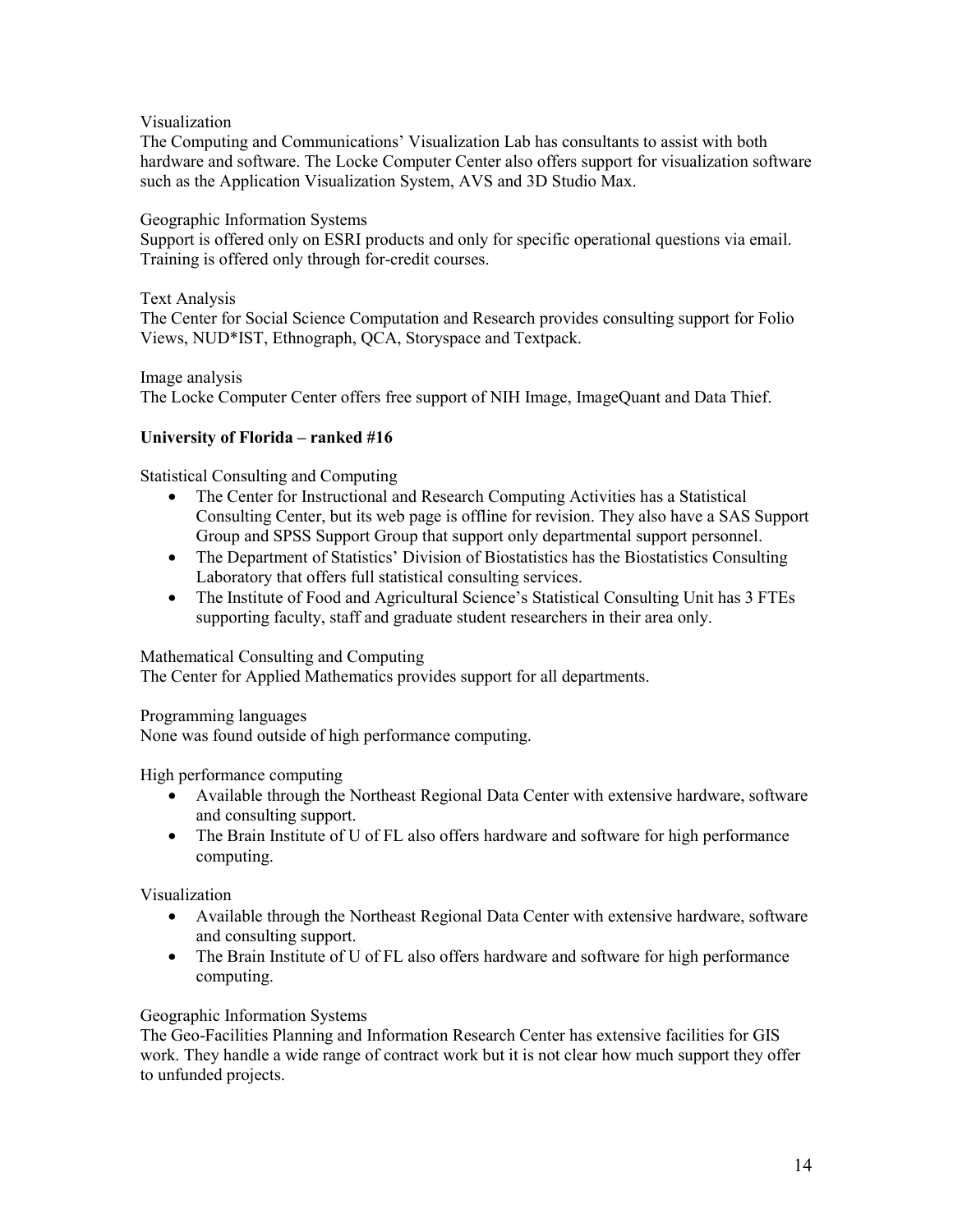Text Analysis No centralized support was found.

Image analysis No centralized support was found.

## **University of Iowa – ranked #21**

Statistical Consulting and Computing

- Statistical Consulting Center in the Department of Statistics and Actuarial Science has one manager, two GA's and access to all faculty members when needed. It offers unfunded researchers 10 hours of free support per semester, just as we do. Funded research is \$70/\$50/hour (fulltime/GA) for internal projects (ours is \$60) and \$140/\$100/hour for external projects.
- Information Technology Services supports only statistical computing, but teaches seminars in complex statistical computing such as multivariate analysis.

#### Mathematical Consulting and Computing

The Division of Mathematical Sciences' Computer Support Group offers an extensive selection of mathematical software but states unequivocally that they do not offer assistance to researchers in its use.

#### Programming languages

Information Technology Services' Advanced Research Computing Services provides support for high performance computing, programming and visualization. Five FTE staff the facility. Consulting is offered one consultant at a time, two hours per day.

#### High performance computing

Information Technology Services' Advanced Research Computing Services provides support for high performance computing, programming and visualization. Five FTE staff the facility. Consulting is offered one consultant at a time, two hours per day.

#### Visualization

Information Technology Services' Advanced Research Computing Services provides support for high performance computing, programming and visualization. Five FTE staff the facility. Consulting is offered one consultant at a time, two hours per day. The Biotechnology Byproducts Consortium also provides support to the biological sciences for visualization in their Image Analysis Facility.

#### Geographic Information Systems

The Library offers the only GIS facility available to any researcher. Many departments have their own facilities. There seems to be no support beyond the librarian helping to find maps and data.

Text Analysis No centralized support was found.

#### Image analysis

The Biotechnology Byproducts Consortium provides support to the biological sciences for visualization in their Image Analysis Facility.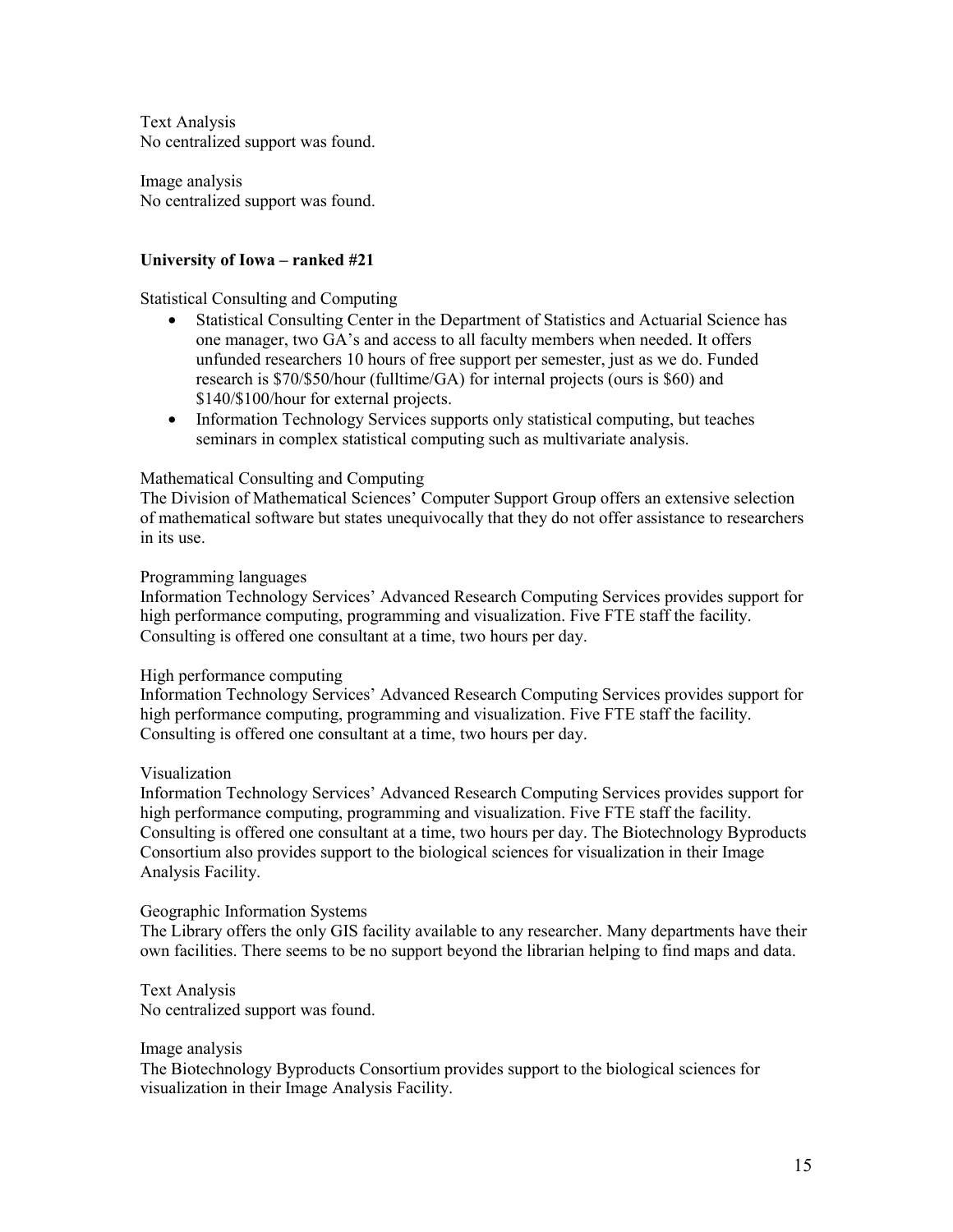## **University of Georgia – tied for rank #22 and considered a peer of UT**

Statistical Consulting and Computing

- University Computing and Network Services' Statistical Support Group provides assistance with installation, training, programming, use of statistical software, but not methodology.
- Statistical Consulting Center has one director and three GA's and offers one free hour of support.
- Statistical Consulting via Course provides free advice by students taking a class in statistical consulting, which is supervised by a professor.
- College of Veterinary Medicine offers free statistical consulting for their researchers.

#### Mathematical Consulting and Computing

Support for mathematics and mathematical computing was not found at UGA.

#### Programming languages

Supported through the Research Computing Resource's high performance computing resources.

#### High performance computing

The Research Computing Resource offers support not only in high performance computing, but also has experts in biological sciences computing, molecular graphics, computational chemistry and computational physics.

#### Visualization

Supported through the Research Computing Resource's high performance computing resources.

#### Geographic Information Systems

Information Technology Outreach Services offers extensive support for GIS. Although fees are not described, services are offered to "organizations" implying that individuals are not supported without fees.

Text Analysis No centralized support was found.

Image analysis No centralized support was found.

#### **University of Maryland, College Park – tied for ranked #22 and considered a peer of UT**

Statistical Consulting and Computing

- The Office of Academic Computing Services provides statistical consulting by one PhD and provides SAS and SPSS training by others.
- Statistics Laboratory is a joint effort of Academic Information Technology Services and the Statistics Program in the Mathematics Department provides consulting for statistics and computing. Short-term training is free. It is the only unit that provides test-scanning services as we do. It has three full-time and three GA's.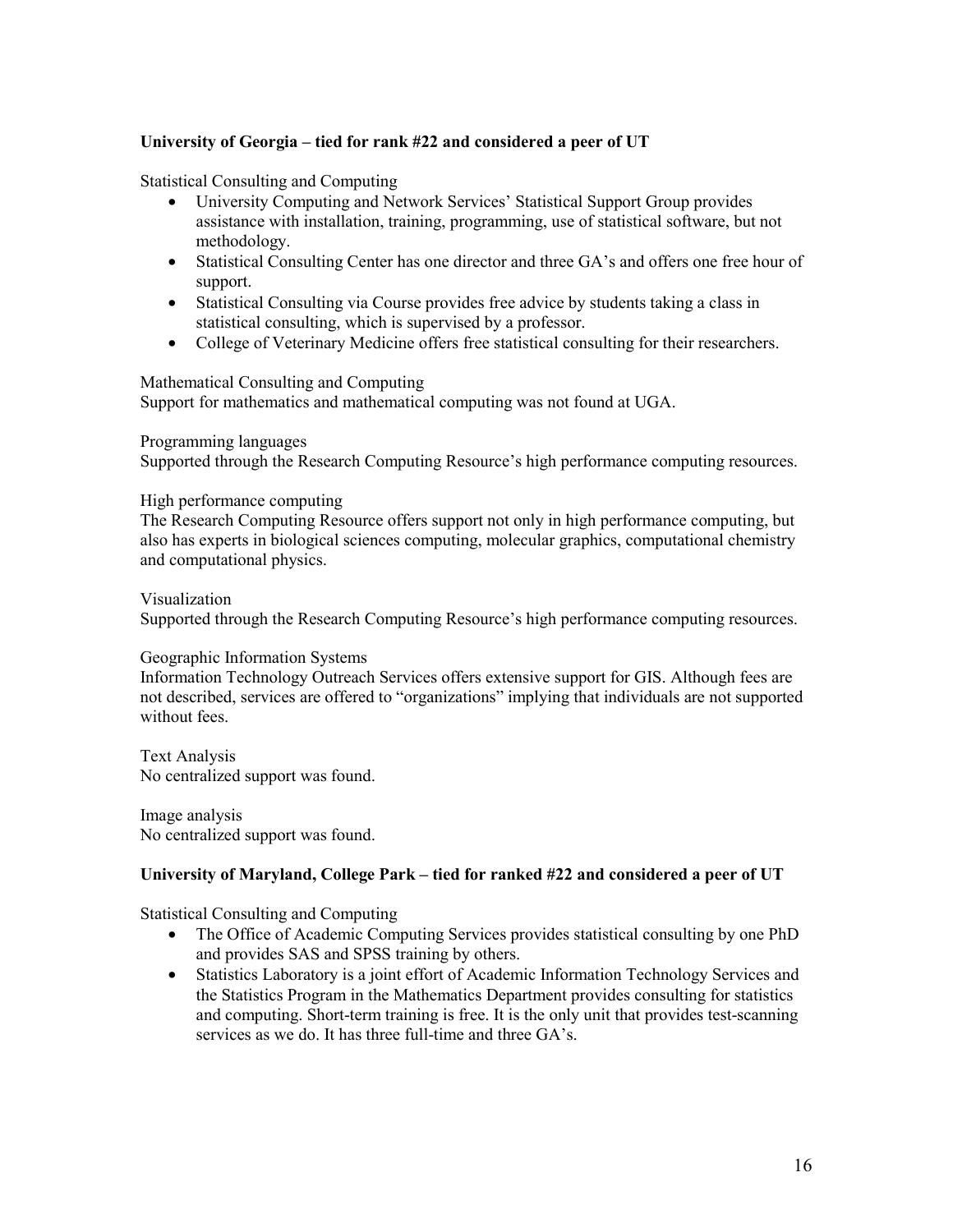Mathematical Consulting and Computing

- The Department of Mathematics has a virtual helpdesk, which supports mathematical software only via email. That mail is routed to the "appropriate staff person" who gets back to you with an answer.
- The Office of Information Technology's Peer Training program offers introductory and intermediate short courses on MATLAB and Mathematica.

#### Programming languages

No programming support was found outside of the possibility of the Supercomputer Academic Consortia Initiative.

#### High performance computing

Supercomputer Academic Consortia Initiative offers support for high performance computing, but says very little about it on their web page.

#### Visualization

The Visualization and Presentation Laboratory offers support for scientific visualization as well as a broad range of services including graphic design, publishing, image capture and manipulation and film recording.

Geographic Information Systems The UMD Libraries offer introductory and intermediate workshops in ArcView and offer support to its patrons in their map room.

#### Text Analysis

The Laboratory of Applied Ethnography and Community Action Research supports Ethnograph, AnthroPak, Notable, Tally, UCInet and Brother's Keeper.

Image analysis No centralized support was found.

#### **The University of Memphis (Tennessee Board of Regents)**

Statistical Consulting and Computing

The Division of Information Systems offers free support of a wide range of statistical software and analyses.

Mathematical Consulting and Computing The Division of Information Systems offers free training and support of Mathematica.

Programming languages

No programming support is available outside of the Computational Research on Material Institute, which is focused on HPC in the Department of Chemistry (verified via phone).

High performance computing

Support is available only though the Department of Chemistry's Computational Research on Material Institute (verified via phone).

Visualization

Support is available only though the Department of Chemistry's Computational Research on Material Institute (verified via phone.)